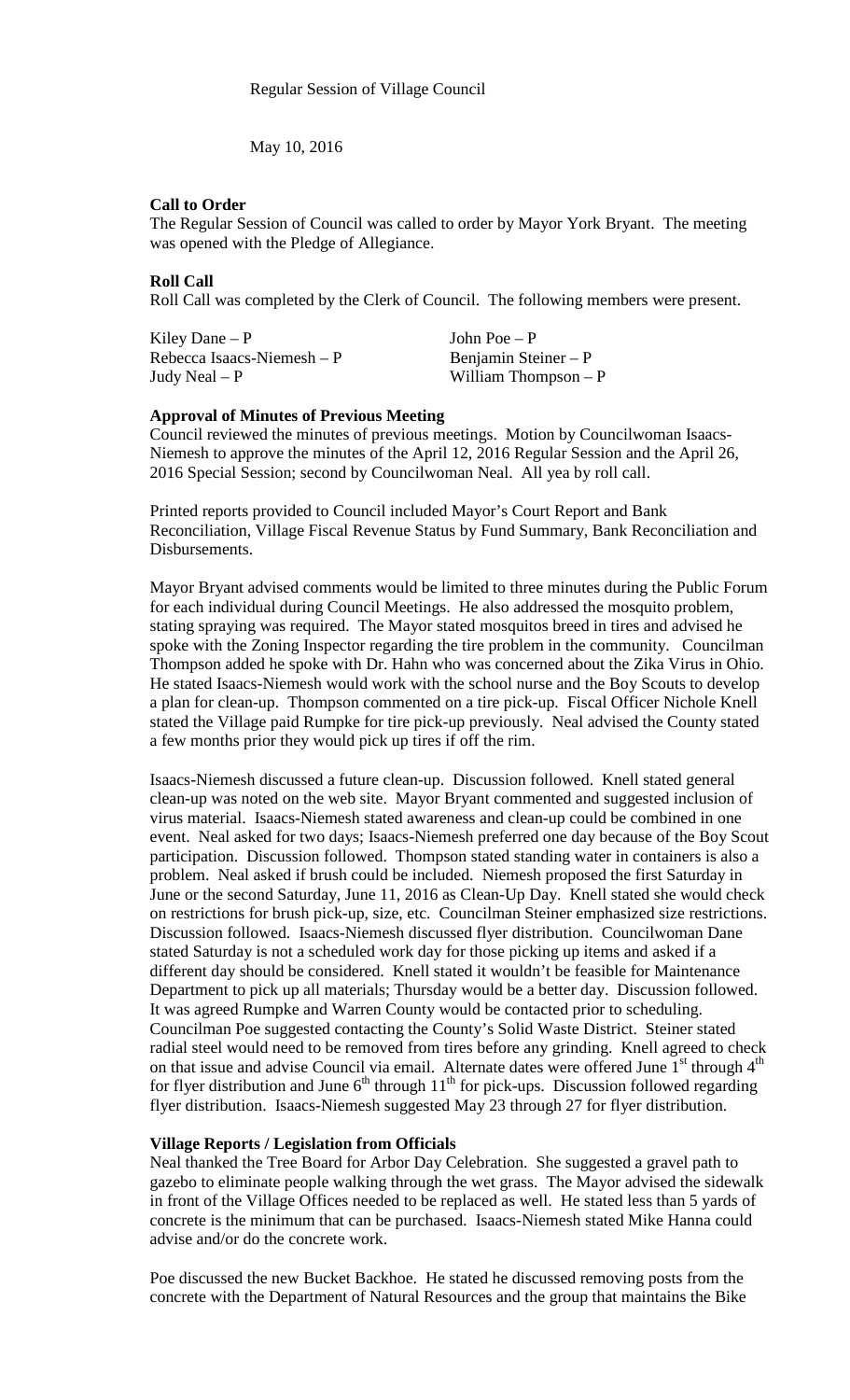May 10, 2016

Trail. He advised people are driving on the Bike Path and he believes the new equipment will lift the posts out and not leave a large hole. Originally, the posts were in place to prevent people from driving on the path. Discussion followed. Poe stated he planned to check with DNR again. He also commented on issues and complaints regarding drugs from residents on Main Street and around Phegley Park. Mayor Bryant stated the previous Saturday, at 12:30am, a homeless guy passing through the community was asleep on the park bench. The gentleman was given food and the Mayor stated he referred him to Thompson.

Knell requested an increase in appropriations for Income Tax refunds. She advised one gentleman was waiting on a refund for 3 weeks. At this time, she stated the Tax Administrator was unable to provide an amount. Knell suggested \$1,000 as an emergency to cover the refunds.

Motion by Isaacs-Niemesh to suspend the rules and waive three readings of Resolution #10- 16; second by Dane. All yea by roll call. Motion by Neal to approve Resolution #10-16, approving adjustments in appropriations; second by Steiner. All yea by roll call.

Knell provided a printed payment history for Century Link. She advised with the current or new proposed carrier, the Village would not pay for phones. Knell stated Time Warner provided a quote and it would take 90 days to install internet and phone service at one time; the existing phones would be used. Neal inquired about the fees and taxes. Knell advised no additional fees would be added and fiber optics would be used. Discussion followed.

Motion by Poe to enter into contract with Time Warner for phone and internet service; second by Isaacs-Niemesh. All yea by roll call.

# **Public Forum**

Luanne Cain stated drugs along the Bike Trail near her residence were a problem for the past six years as well as the homeless traffic. In 2015, a home was located for one homeless individual who had taken up residency there.

#### **Village Reports / Legislation Cont'd**

Knell reported the Village bi-annual audit would begin the week of May 30, 2016; auditors for the State would arrive on the premises at the end of the month. She discussed the status of Morrow's participation with the Ohio Check Book, advising 2013 through 2015 were available. She provided the web address.

# **William Harrison / Salem Township –Morrow Fire Department Chief**

The Chief reported the department made 200 runs during the first quarter of 2016 with Tuesdays being the busiest days. He discussed rental property fire crew responses and an unsuccessful water rescue attempt involving significant resources. He advised the man who was believed to have fallen in the river was found in Lebanon.

Chief Harrison noted 59 Fire Inspections were completed and eight re-inspections. Business inspections, checking extinguishers, etc. have been completed with 40 yet to complete. He discussed the ISO4 rating for fire insurance which went into effect November 2015; he stated 44Y in the township has a higher premium. The Chief asked citizens with concerns regarding rates to refer their fire insurance companies to him for paperwork for ISO rating. The fire department hired seven volunteers and lost four; Harrison stated once certified, the volunteers often leave.

The Fire Chief advised the department is requesting a 3.9 Mill Levy placed on the November 8, 2016 ballot for personnel, etc. He requested the support of the community and elected officials. He asked for questions or concerns.